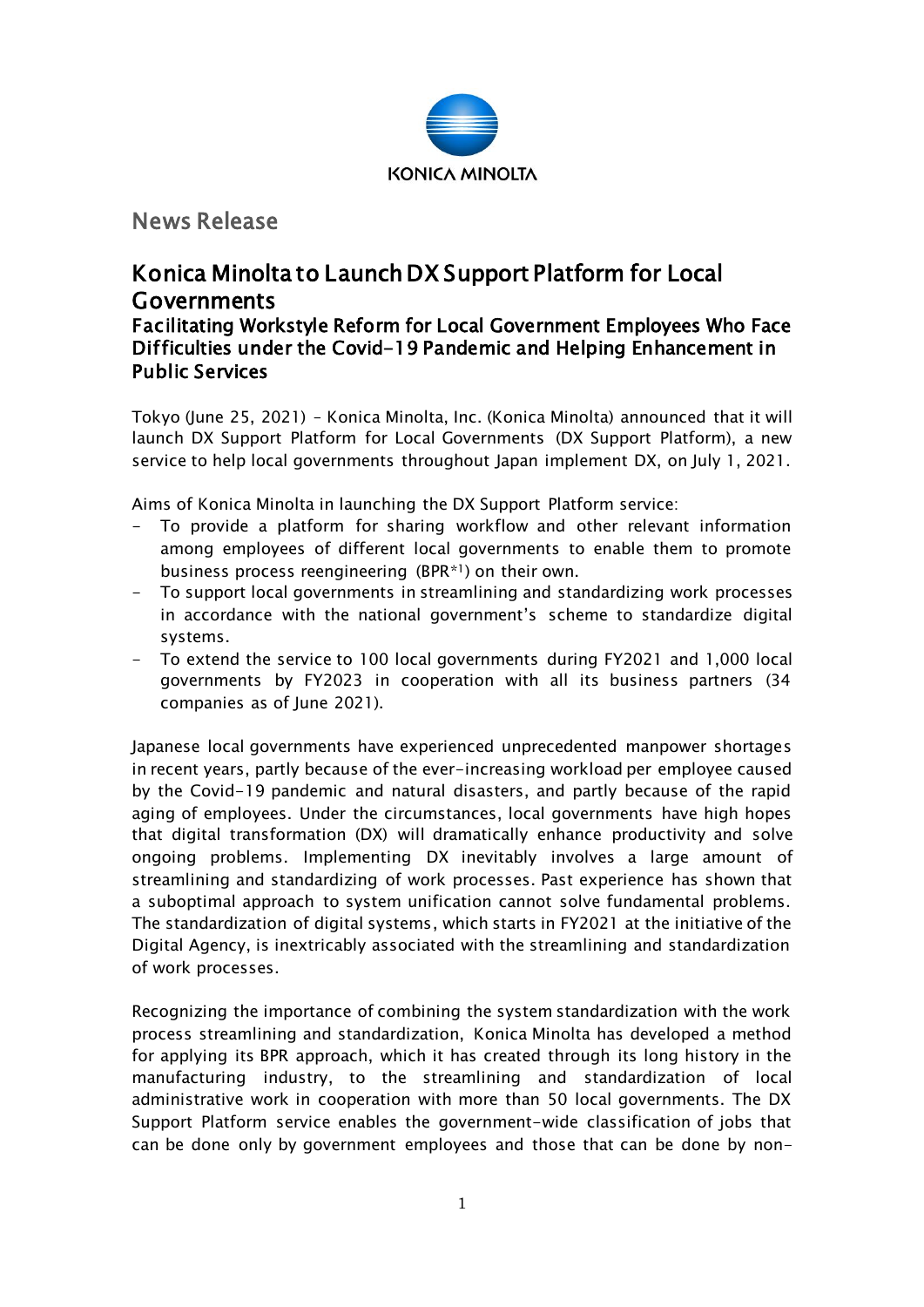government employees by visualizing work volume and procedures in a comprehensive manner. The service thus facilitates workload reallocation by automating and outsourcing jobs that can be done by non-government employees but have been conventionally done by government employees, using robotic process automation (RPA\*2) and AI-OCR technologies.

In this way, the service allows government employees to concentrate on the jobs that only they can do and reduces their excessive workload, thus helping to improve public services. Furthermore, it can assist the business continuity planning (BCP) of local government employees when mobilized to respond to an emergency.

Konica Minolta aims to extend the DX Support Platform to 100 local governments during FY2021 and 1,000 local governments by FY2023 in cooperation with all its business partners (34 companies as of June 2021).

## Values Offered by DX Support Platform

# 1. Facilitate data-driven problem-solving by leveraging the know-how that Konica Minolta has developed in the manufacturing industry

Throughout its long history as a manufacturer, Konica Minolta has continuously improved its business processes through a data-driven approach, by intensively collecting data and visualizing problems to be solved, in line with its Quality Policy, "Management based on facts." The DX Support Platform was developed leveraging the know-how the company has gained through such experience. The company classified as many as 800,000 data items collected in on-site surveys into some 4,800 patterns according to job and work categories, analyzed them by AI, and succeeded in developing a template for a support menu that encompasses visualization, problem identification, optimization, standardization and sharing.

| <b>Visualization</b>                                                                                                                         | <b>Work analysis</b>                                                                                                                             | <b>Optimization</b>                                                                                                                                         | <b>Standardization</b>                                                                                                               |
|----------------------------------------------------------------------------------------------------------------------------------------------|--------------------------------------------------------------------------------------------------------------------------------------------------|-------------------------------------------------------------------------------------------------------------------------------------------------------------|--------------------------------------------------------------------------------------------------------------------------------------|
| Overall<br>Work details<br>$As-is$<br>workload<br>survey<br>assessment<br>survey                                                             | Comparison,<br>consideration of<br>Improvement<br>Problem<br>flow<br>improvement<br>identification<br>preparation<br>flows                       | $= 8$                                                                                                                                                       | Wide-area local government                                                                                                           |
| Workload survey tools                                                                                                                        | Work flows/procedures                                                                                                                            | Paperless<br>✓<br><b>RPA</b><br>AI                                                                                                                          | City C<br>Joint use (RPA, etc.)<br><b>Standard system</b>                                                                            |
|                                                                                                                                              |                                                                                                                                                  |                                                                                                                                                             |                                                                                                                                      |
| DX<br><b>Visualization service</b><br>· Government-wide<br>workload survey<br>$\cdot$ Support for preparation of<br>standard work procedures | <b>DX</b><br><b>Work analysis service</b><br>$\cdot$ Work analysis/BPR<br>. Support for<br>introduction of RPA<br>$\cdot$ Workflow visualization | DX<br><b>Optimization service</b><br>$\cdot$ E-filing, chatbot<br>$\cdot$ AI-OCR. RPA<br>· Document management,<br>e-books/e-registers<br>• Other solutions | <b>DX</b><br><b>Standardization</b><br>service<br>· Joint use of various<br>systems<br>$\cdot$ Use of standard system<br>· Ioint BPO |
|                                                                                                                                              |                                                                                                                                                  | Continuous support for BPR by DX Support Platform                                                                                                           |                                                                                                                                      |

#### **OUTLINE OF DX SUPPORT PLATFORM FOR LOCAL GOVERNMENT SERVICES**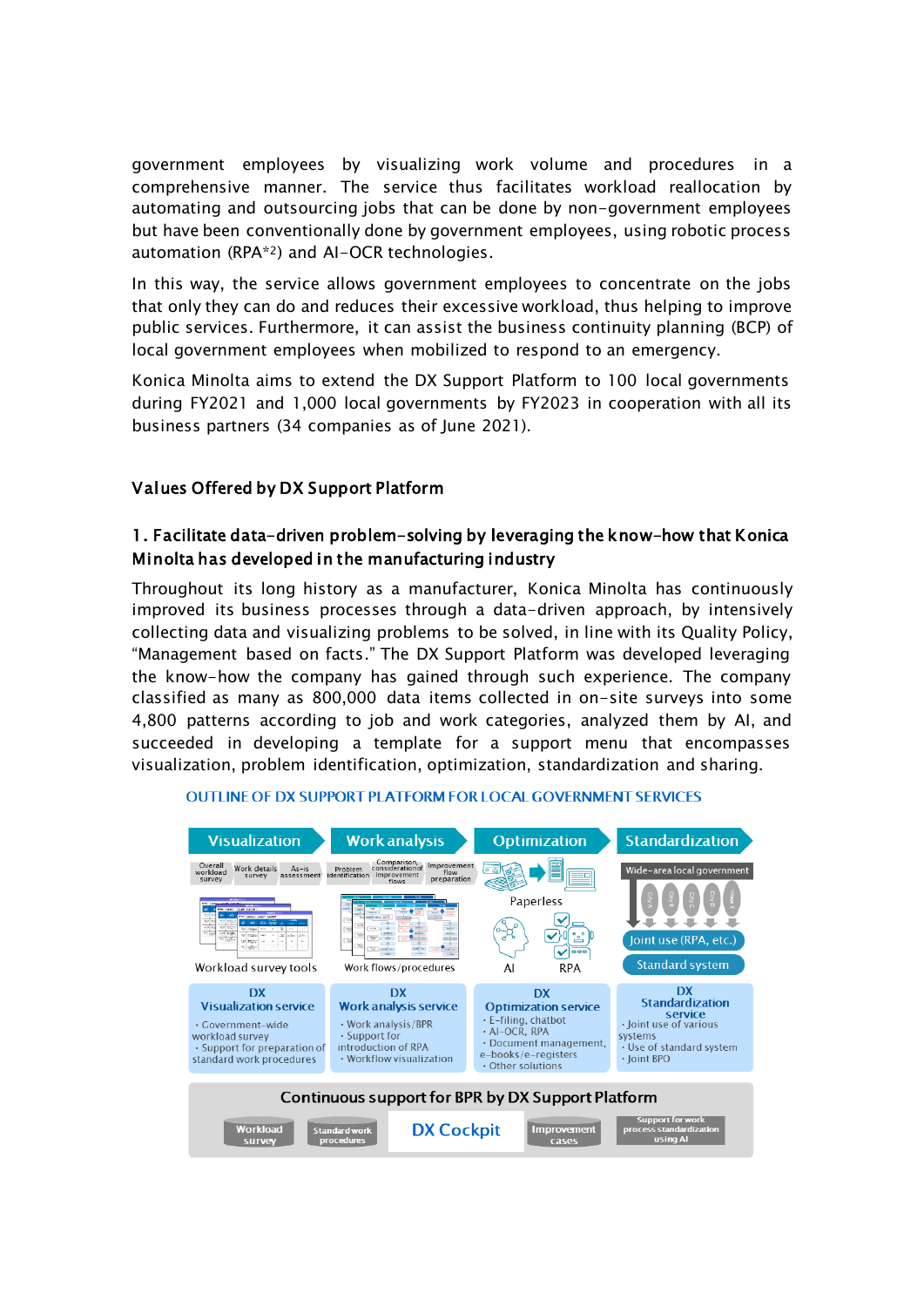# 2. Help local government employees promote BPR at their own initiative by comparing their workflows with those of other local governments

The DX Support Platform offers visualization, work analysis, optimization and standardization services.

These services are provided through the DX Cockpit, which stores workflow data of local governments. Local government employees can access the DX Cockpit via the Local Government Wide Area Network (LGWAN) as well as the Internet to refer to the workflows of other local governments in their respective job categories and set any workflow model that they find is more efficient than their own as a benchmark. All the services offered on the DX Support Platform are based on the data obtained by visualizing the work processes of the 50 local governments associated with Konica Minolta. Government employees can select any of the services according to their individual needs.

## 3. Accelerate the shift to remote work for local government employees

The DX Cockpit also provides local government employees with access to the standard work procedures, legal information, registers\*3, and manuals of other local governments as well as their own, allowing them to access necessary information safely from anywhere when outside of the government office, if they are connected to the LGWAN. In this way, the DX Support Platform helps them work remotely while improving public services, even if they have to work in shifts or staggered hours due to emergencies such as the Covid-19 pandemic. The DX Support Platform also serves as key infrastructure for promoting workstyle diversity.

#### **OVERVIEW OF DX SUPPORT PLATFORM FOR LOCAL GOVERNMENTS**



Facilitate shift to remote work (workstyle diversity) for local government employees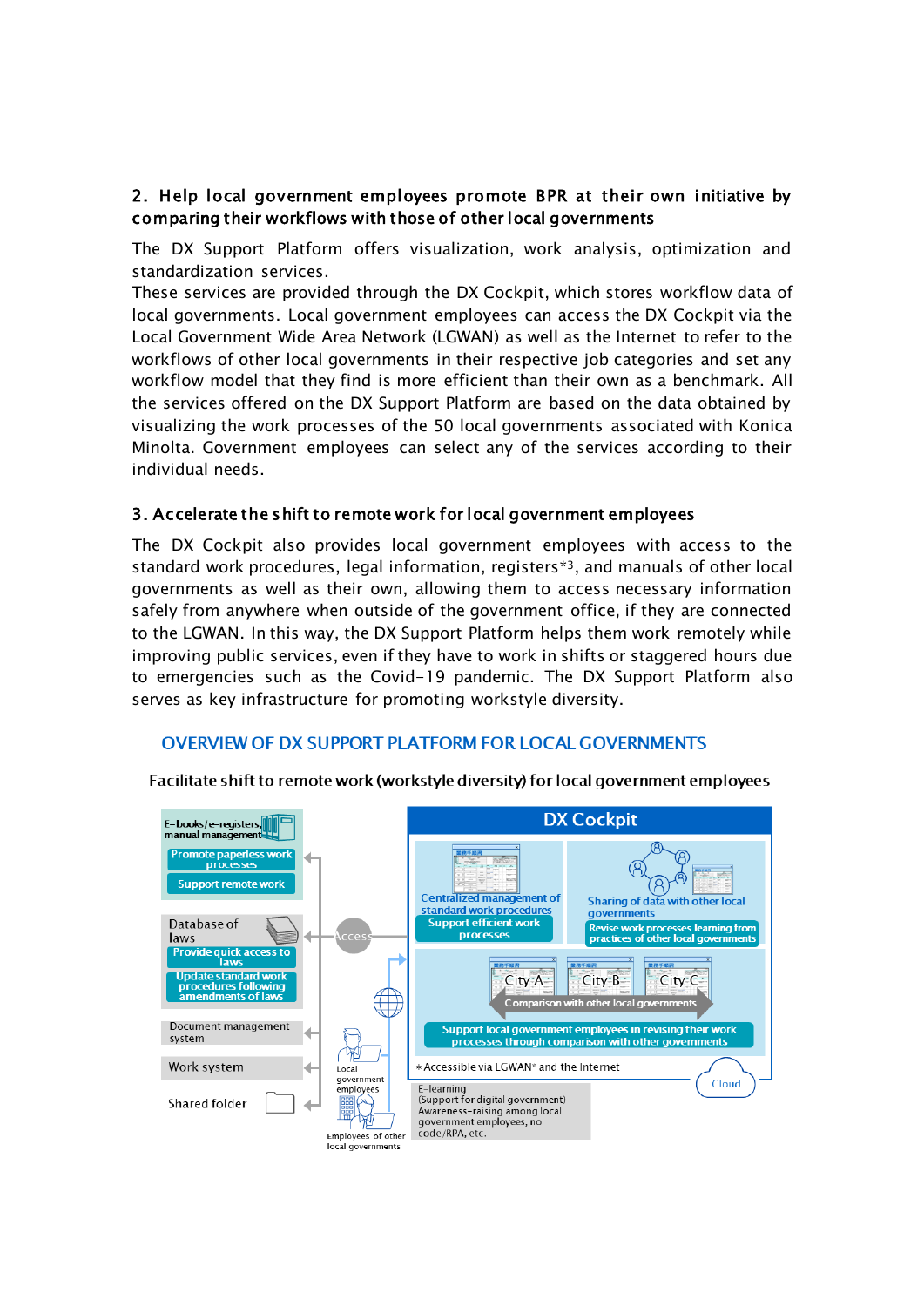## 4. Enable joint use among smaller local governments

The DX Support Platform is not intended for large local governments only. Konica Minolta is actively promoting the shared use of digital systems for smaller local governments that cannot introduce the DX Support Platform alone due to low costeffectiveness. For example, Konica Minolta conducted a pilot demonstration with the Nagano prefectural government for the Ministry of Internal Affairs and Communications in FY2020, and proved that "local governments can share the RPA system at low cost by standardizing workflows and administrative documents, even if they use different mission-critical systems." Based on this finding, Konica Minolta will extend services to smaller local governments through its DX Support Platform.

#### Standard Licensing Fee

DX Support Platform is offered at a subscription license fee of 900,000 yen per year (excluding tax), in units of 30 user accounts in a package.

\*1: BPR stands for Business Process Reengineering.

- \*2: RPA stands for Robotic Process Automation, a software robot developed for work automation.
- \*3: Books and registers of local governments

Local Government DX Support Platform website (Japanese) <https://www.konicaminolta.com/jp-ja/govchois>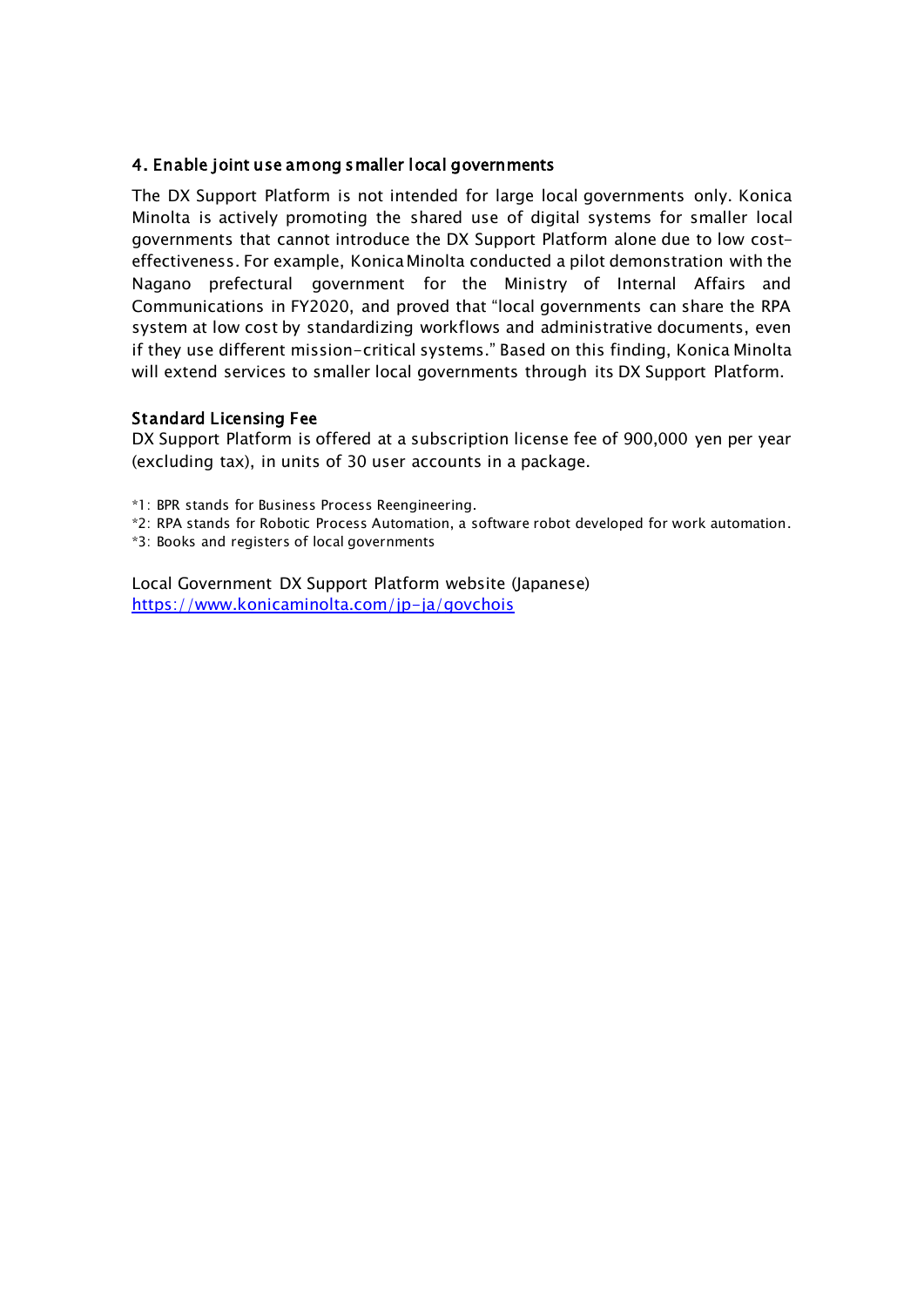#### Attachment

#### 1. Problems facing local governments and solutions offered by Konica Minolta

Due to the rapid aging of employees, it has become increasingly difficult for local governments to secure staff. The Covid-19 pandemic has also highlighted various other problems for local governments, such as: the inability of local government employees to share workload among themselves due to the lack of manuals; the difficulty of working remotely; and the inconvenience of simultaneously using electronic and paper documents. The causes of these problems include: no distinction made between jobs that can be done only by government employees (core jobs) and other jobs (non-core jobs); the unavailability of standard work procedures; the lack of a system to build know-how; too much reliance on paperwork; a culture that makes employees hesitant to propose improvements; and the delay in deploying ICT due to budget restrictions.

As a result of analyzing these situations, Konica Minolta has determined that to help local governments solve their problems, it is necessary to: (1) visualize the current workload and work details, (2) develop standard work procedures, and (3) improve work processes.

Since FY2018, Konica Minolta has been conducting work process surveys in cooperation with more than 50 local governments to identify under what laws local government employees work, as well as their work procedures, means of work, use of seals for administrative procedures, work hours and frequency, and has collected as many as 800,000 data items. By analyzing these data from various angles, Konica Minolta was able to visualize the work structure and workload in quantitative terms, and identify tasks that should be prioritized as part of business process reengineering (BPR).



#### **FINDINGS OF GOVERNMENT-WIDE WORKLOAD SURVEY**

By visualizing the distribution of jobs that can be done only by government employees (authoritative jobs: core jobs) and other jobs, it is possible to identify the areas in which efficiency could be improved and workforce reallocated.

Job area where workforce reallocation should be considered to improve public services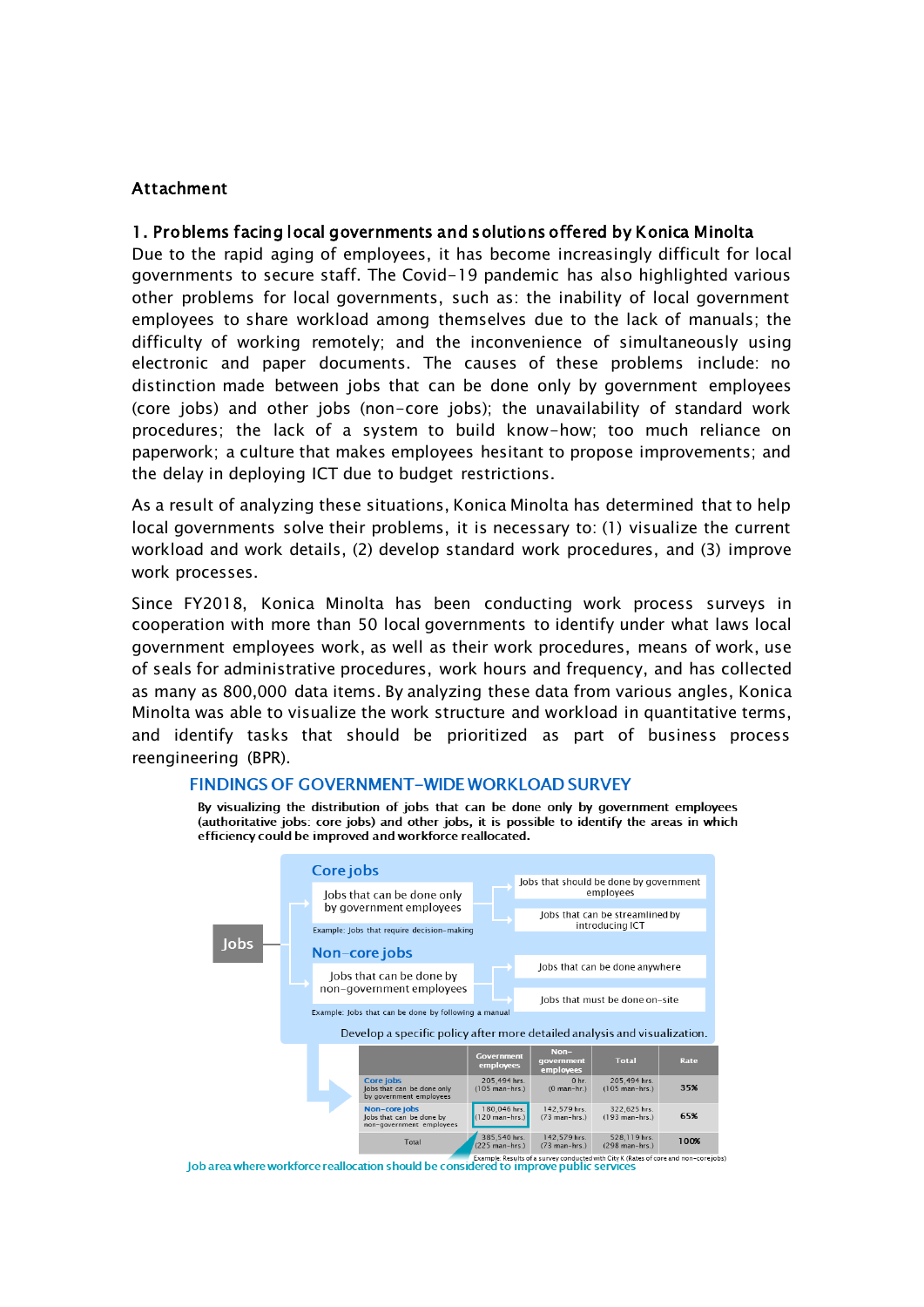In one local government, it was found that non-core jobs and core jobs accounted for 65% and 35% respectively, revealing the necessity of allocating the workload of non-core jobs to non-government employees to enable government employees to concentrate more on public services. Furthermore, 80% of the non-core jobs were found to rely on paperwork, and so it was recommended to shift to paperless work processes. Konica Minolta supports BPR efforts of local governments by identifying the job areas that have room for improvement by introducing RPA and AI-OCR technologies, and calculating cost-effectiveness.

# 2. Support for local governments in complying with the scheme of the national government to standardize information systems

Local governments are required by the national government to promote BPR and develop a DX promotion plan founded on evidence-based policy making (EBPM) during the first half of FY2021. Konica Minolta is ready to help local governments in these endeavors with the DX Support Platform for Local Governments (DX Support Platform).

Based on the data of 50 local governments, the DX Support Platform covers the "As-Is" situations of all 17 job categories that the national government has decided should be prioritized in the standardization of information systems, and the "To-Be" workflows that can be envisioned in light of the policy of the national government. The DX Support Platform allows local governments to use its data as a guide for standardizing their systems, and to compare their workflows with those of other governments to identify what they can do now as a step toward achieving the "Can-Be" state. In so doing, local governments can formulate specific plans and assign budget.

Konica Minolta also helps local governments to shift smoothly to data-based streamlined work processes, while working to standardize information systems in compliance with the policy of the national government. Konica Minolta will summarize the issues that should be addressed in the BPR process, and encourage the national government to take measures necessary to facilitate the process, such as amendment of laws and development of standard specifications.

In April 2021, Konica Minolta joined the Open Government Consortium (OGC) to support national policies by developing recommendations through discussions among OGC member companies and offering the recommendations to the national government on behalf of the OGC.

#### 3. Future business development

Konica Minolta will continue expanding the DX Support Platform services in cooperation with more than 30 companies, including consulting firms that are actively promoting business with local governments, and system integrators.

The company is also working with Change Inc. and its subsidiaries, Trustbank, Inc. and Digital Growth Academia, Inc. (Change Group), to offer its DX Support Platform services to a number of local governments served by the Change Group, and will